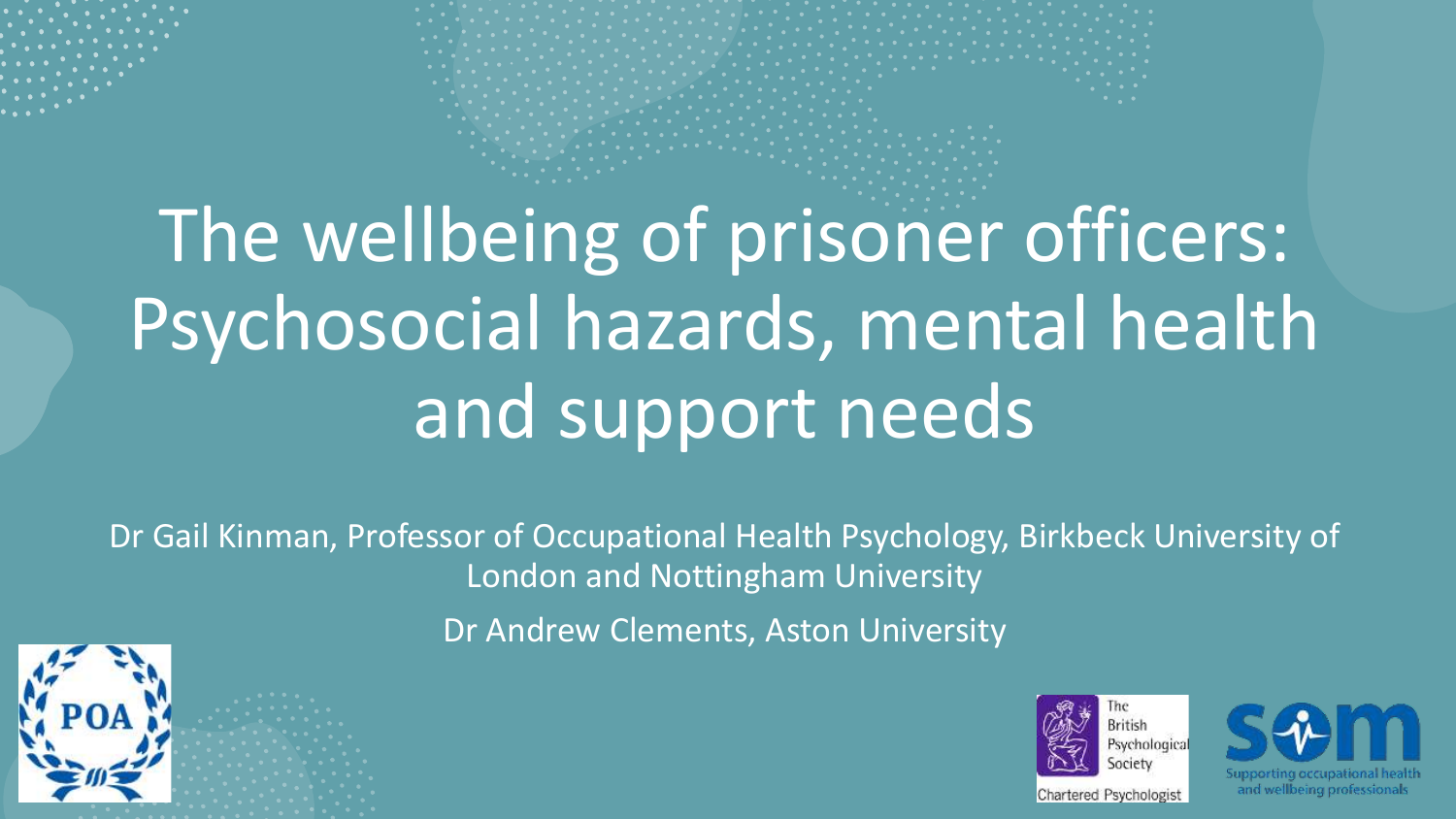# Working in prisons

- Prison officers are responsible for the security, supervision, training and rehabilitation of prisoners
- A challenging job: occupational, organisational and traumatising hazards
- Overcrowding and understaffing
	- 47% of UK prisons are officially overcrowded
	- Staffing reduced by 109% (2016/18) now recovering, but poor retention
- Volatile and potentially dangerous environments
	- Assaults on staff increased by 247% over 10 years, reduced in 2021
	- Prisoner self-harm, suicide, drug use and prisoner-on-prisoner attacks



MoJ, 2020; 2021 Kinman & Clements, 2021 Denhof et al. 2021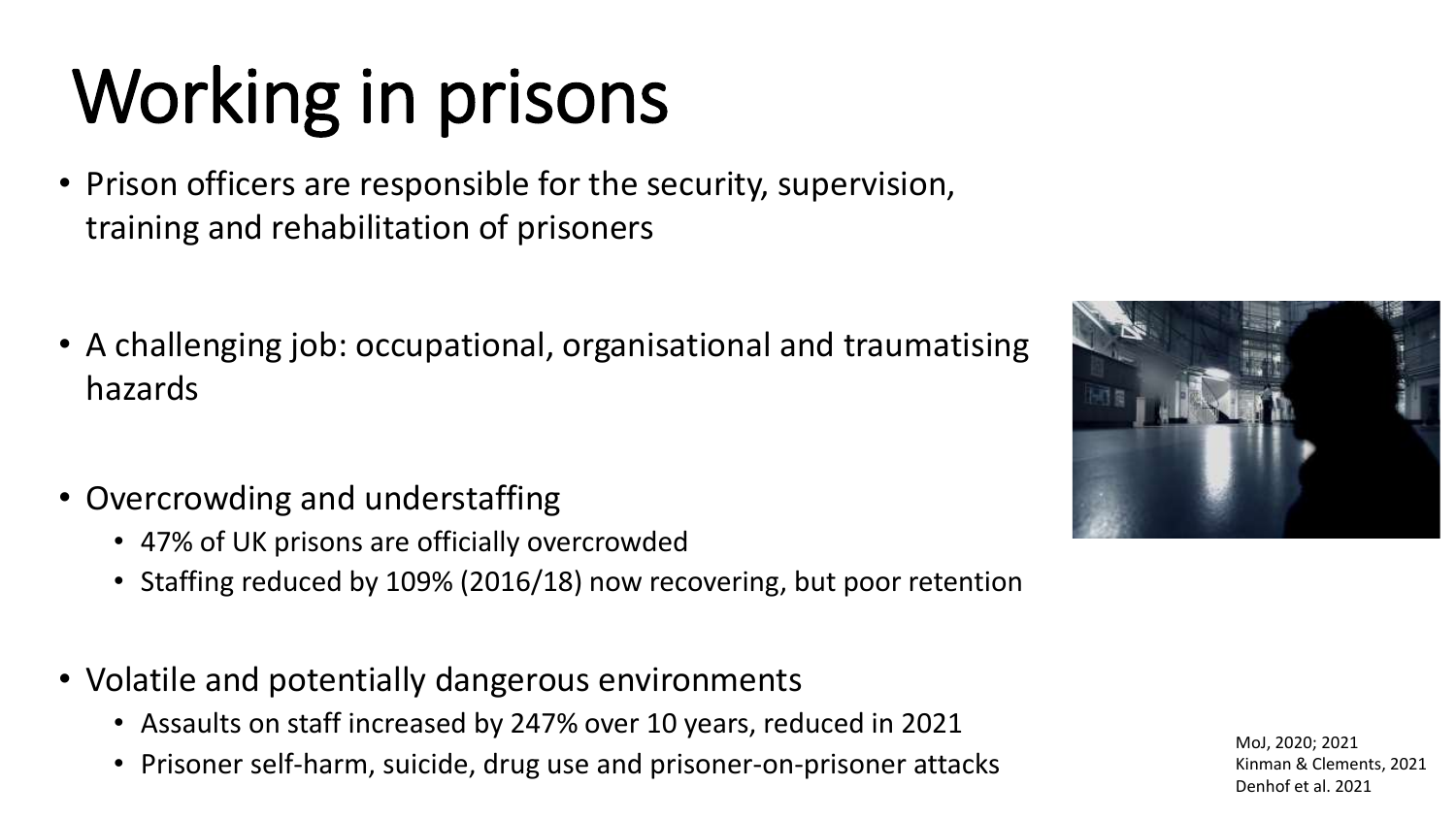# Stressful work: the impact on wellbeing

- Prison officers are at high risk of:
	- Physical and mental health problems
	- Stress-related illness
	- Burnout, PTSD, vicarious trauma
	- Rumination; sleeping difficulties
	- Poor work-life balance; relationship breakdown
	- Coping via alcohol abuse
- Sickness absence and presenteeism are high Clements & Kinman, 2020



Clements et al. 2020 Kinman & Clements, 2019 Walker et al., 2018 Spinaris et al. 2013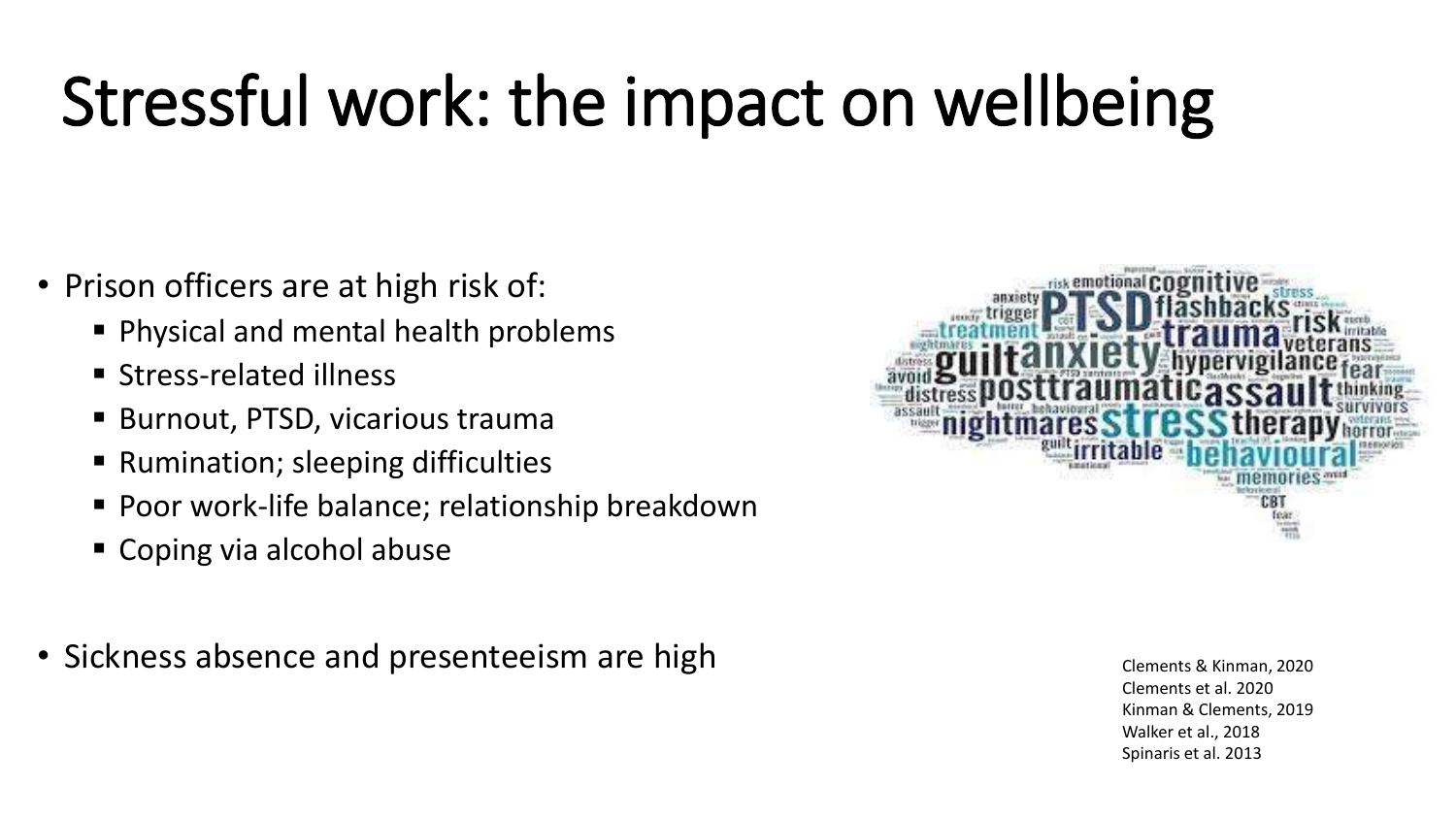# Two national studies: 2014 and 2020



• Samples: **2014 = 1,682; 2020 = 1,956** (mostly male and White British, working in public sector prisons)

- Benchmarking wellbeing (2014 and 2020)
	- Psychosocial hazards (HSE MS)
	- Mental health (GHQ-12)
	- Emotional exhaustion (MBI)
- Other issues: e.g.
	- Experiences of aggression, safety climate and hyper-vigilance
	- Work-life balance, sleep and recovery (rumination/detachment)
	- The wellbeing culture and support



Kinman, Clements & Hart, 2014 Kinman & Clements, 2020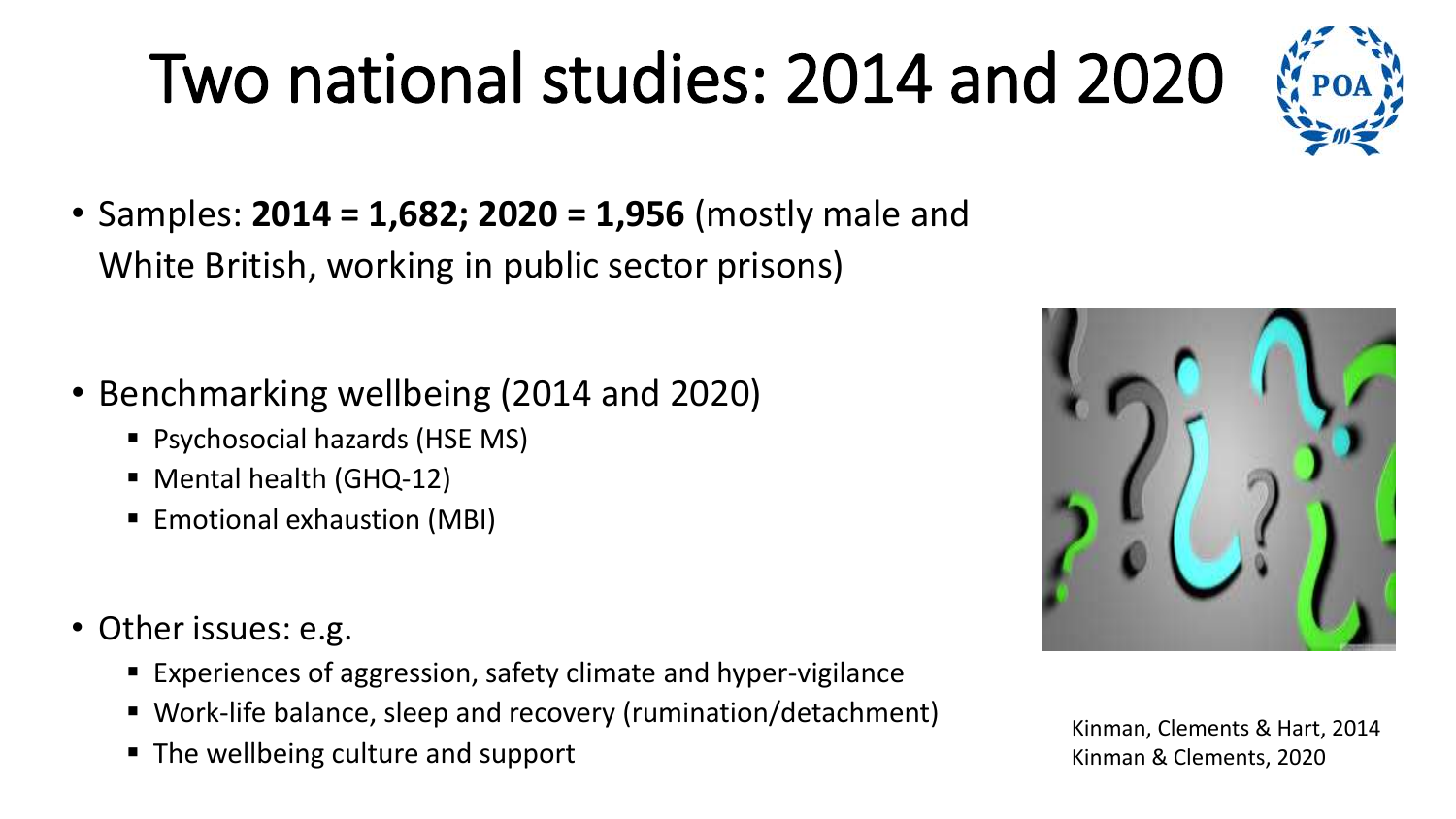# HSE Management Standards

- Measures employers' performance in preventing workrelated stress
- A risk assessment approach: 6 areas of work activity with potential for psychological harm unless managed well
- Traffic light system, identifies priorities for change





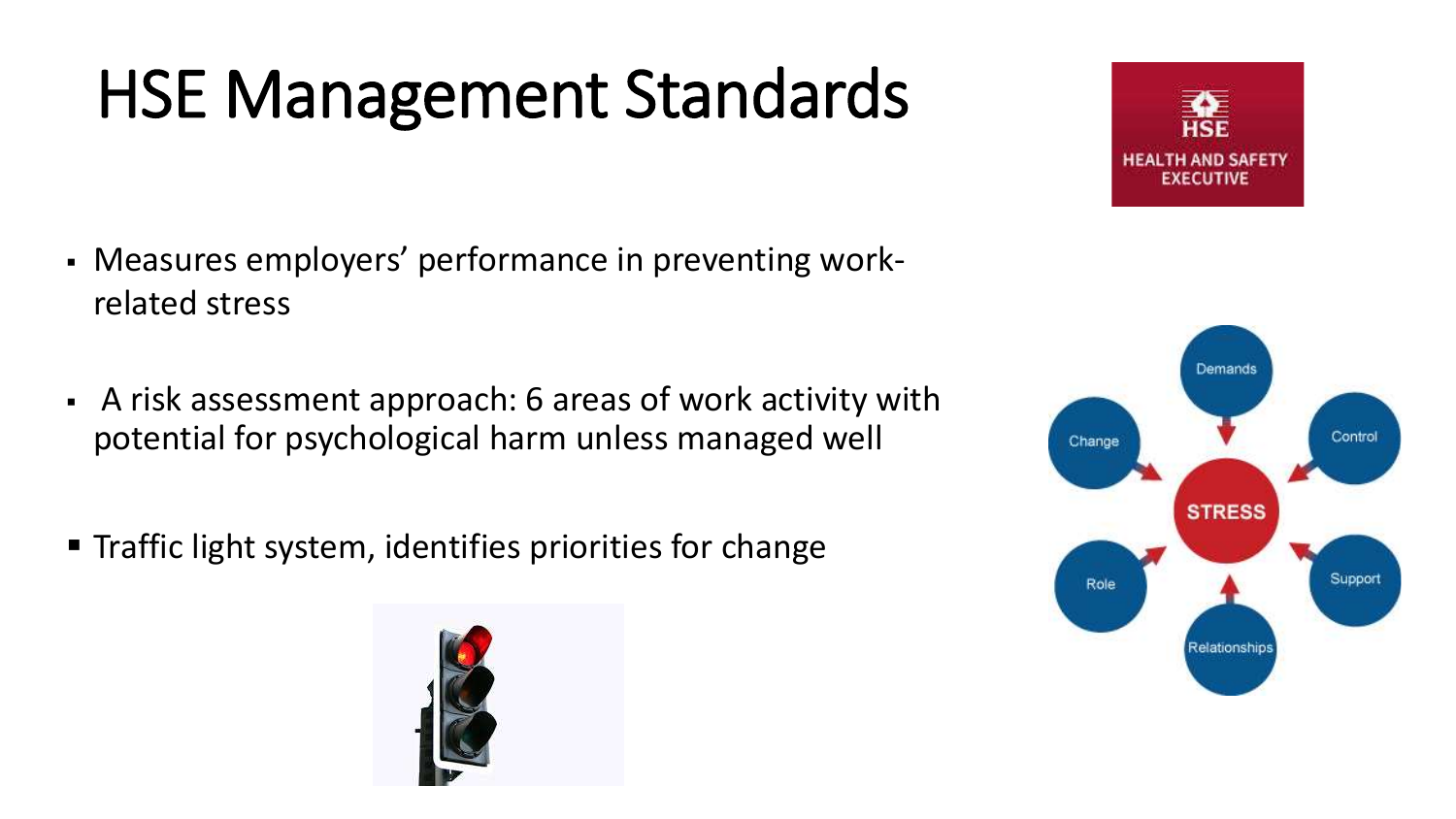### Findings: HSE Management Standards (2014 and 2020)



- Some improvements for all hazards, **except for peer support**
- But 6/7 hazards still 'red' (**urgent action needed**)
- Peer support still 'yellow' (**clear need for improvement)**
- **Role, change and manager support**  are key areas for attention

1 – 5: high scores represent higher levels of wellbeing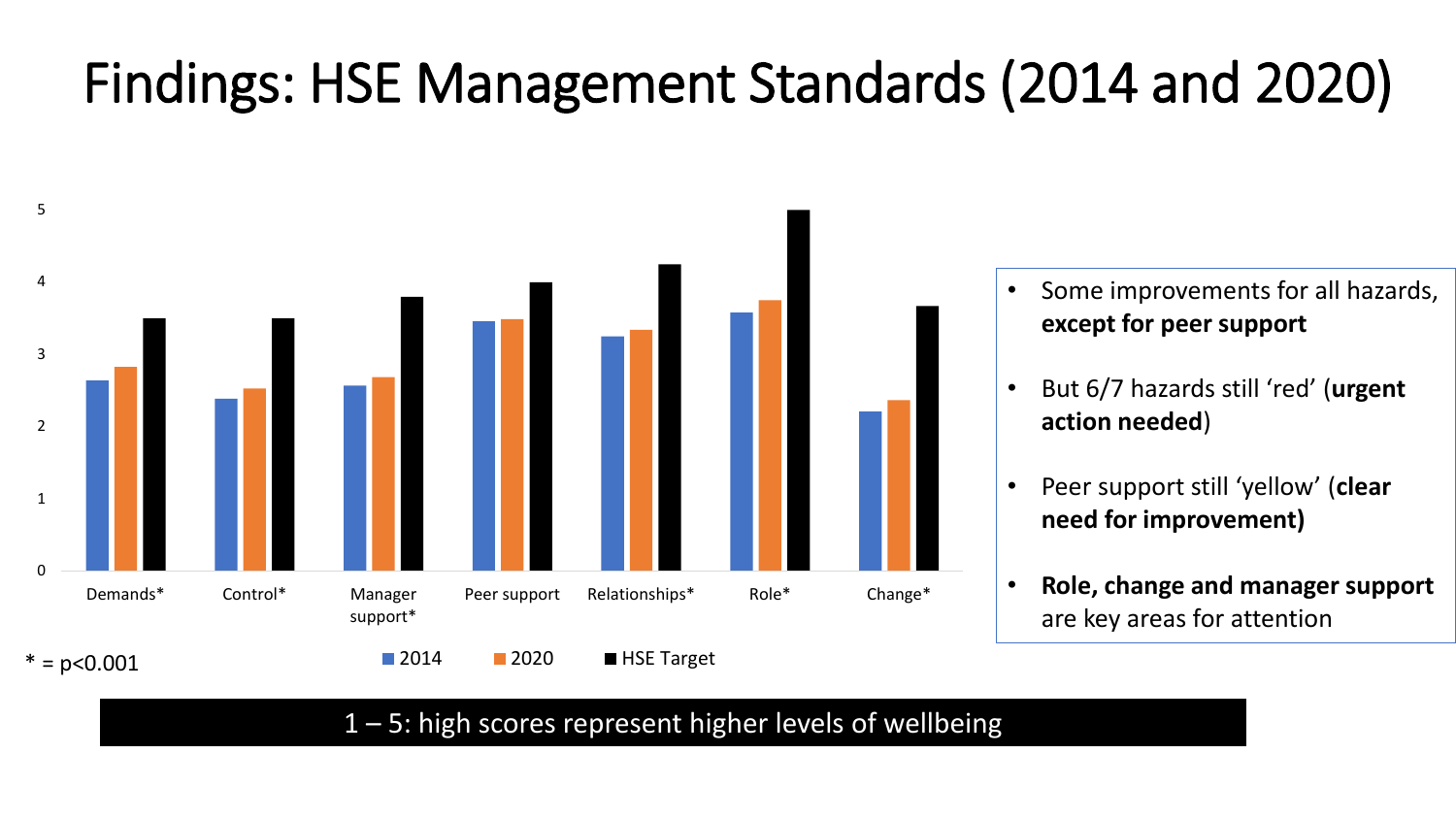# Findings: mental wellbeing

#### *Work-related stress (2020 data)*

85% reported at least 'moderate' levels of stress, with 54% finding their job 'very' or 'extremely' stressful (no change over time)

#### *Mental health (GHQ:12)*

- Threshold score (caseness) = potential need for intervention
- Caseness lower in 2020 (72% to 69%) but mean score higher (p<.001)

#### *Emotional exhaustion (MBI: 2020 data)*

- 67% feel 'emotionally drained' at least 'once a week', 32% 'every day'
- Mean score lower in 2020 (p<.001) suggesting some improvement

The job can wear you down – I suffer from anxiety and stress. It kind of sneaks up on you until you realise you have it!

I think I have PTSD, but I am too afraid to see my GP because once I am labelled at work, there is no going back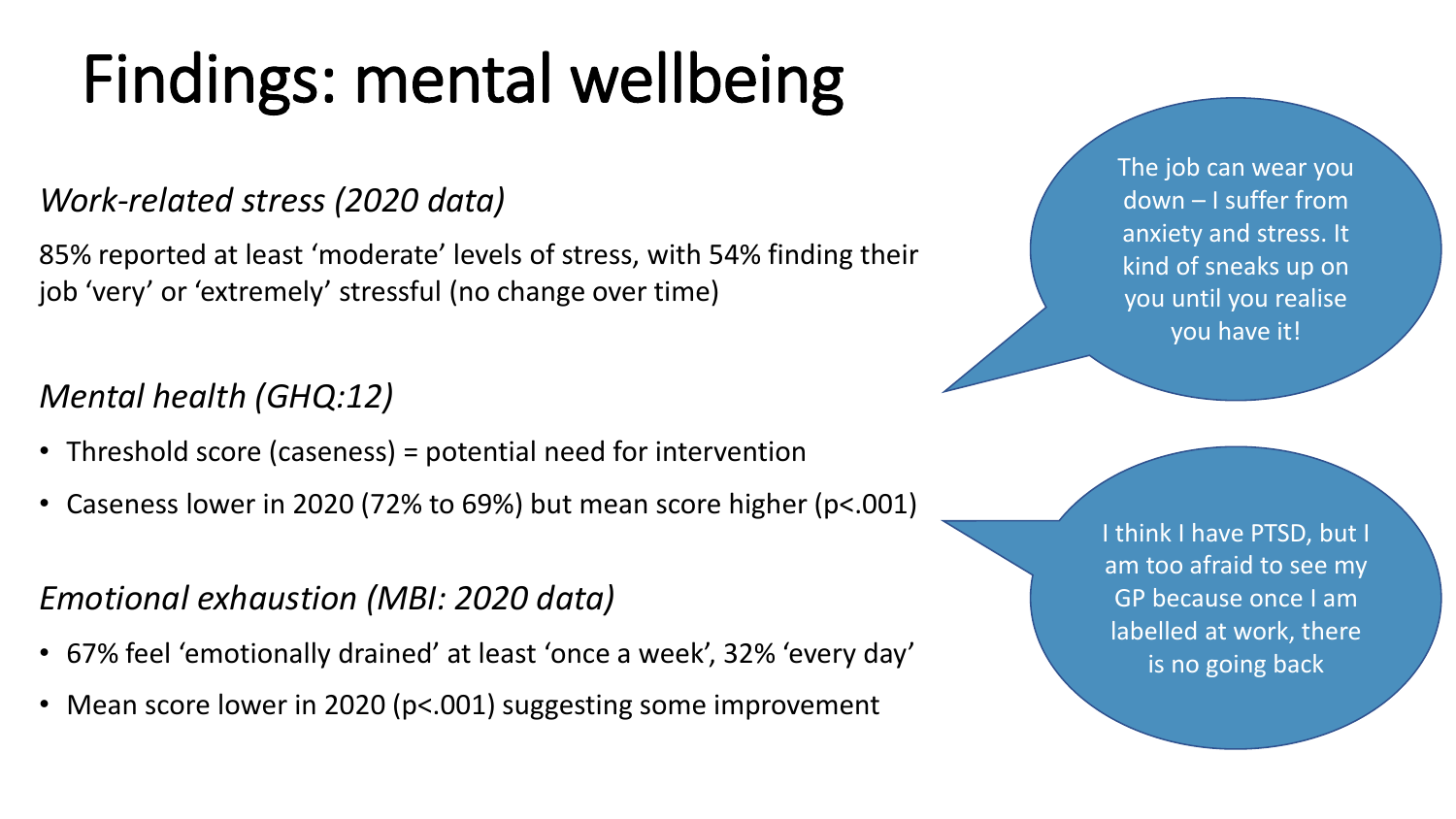### Findings: The stigma of stress (2020 data)



% 'often' or 'always' increased slightly in 2020, but **48% can 'never' do so, and 35% only 'sometimes**'



% 'often' or 'always' increased slightly in 2020 but **22% can 'never' do so, and 53% only 'sometimes'**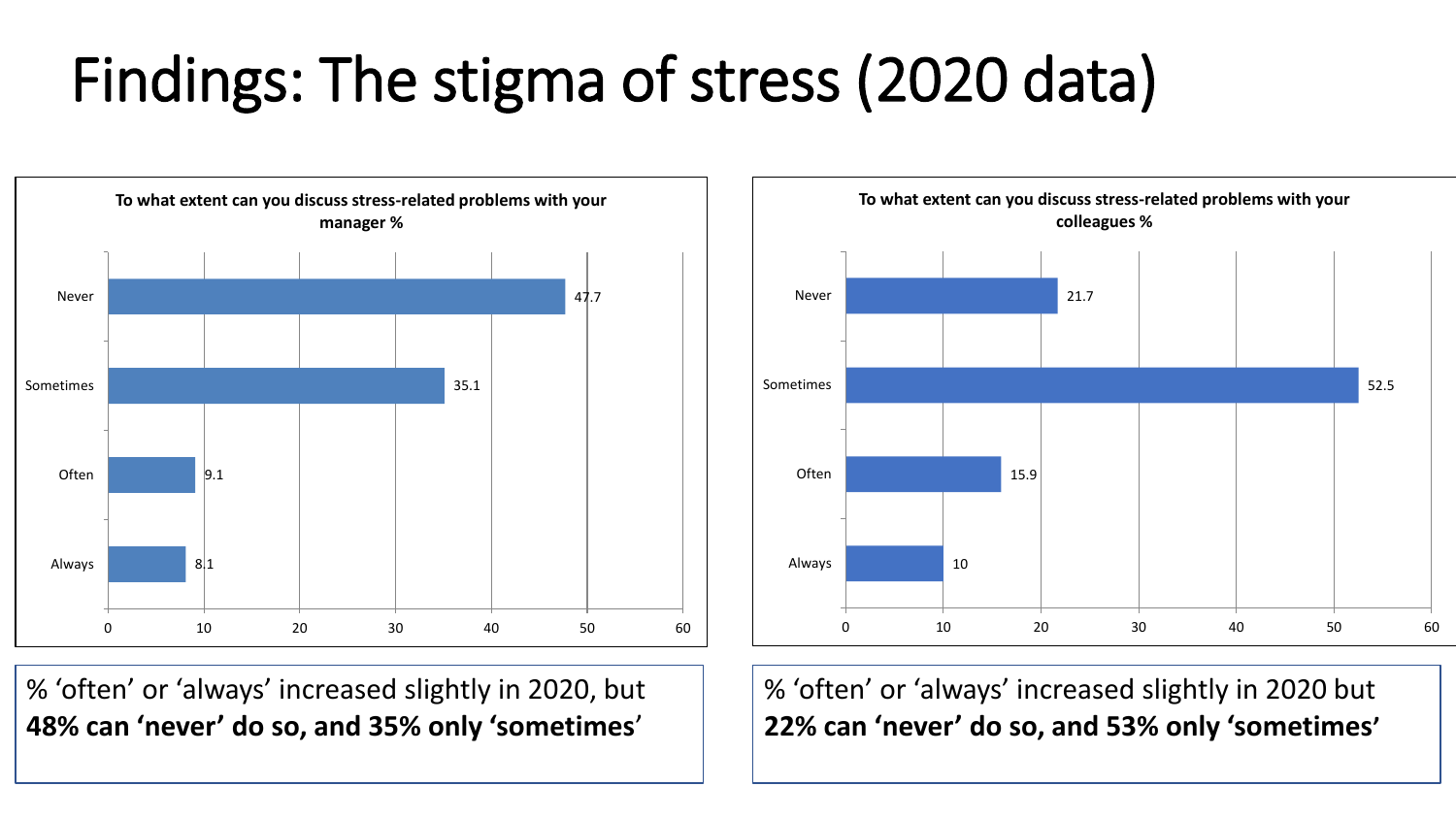# Findings: Sickness presenteeism (2020 data)

- 92% of POs work while sick at least 'sometimes' (> from 84% in 2014)
- 43% 'always' do so
- Organisational and individual factors (predict MH, performance and safety climate)
- Increases risk of health problems, sickness absence and errors
- Implications for the health and safety of prisoners as well as staff

| <b>Punitive systems</b><br>and management<br>pressure | Job insecurity                        |
|-------------------------------------------------------|---------------------------------------|
| <b>Staff shortages</b>                                | <b>Not letting</b><br>colleagues down |
| Duty/being<br>professional                            | Shame/fear of<br>disbelief            |
|                                                       |                                       |

Kinman & Grant, 2021 Kinman, 2018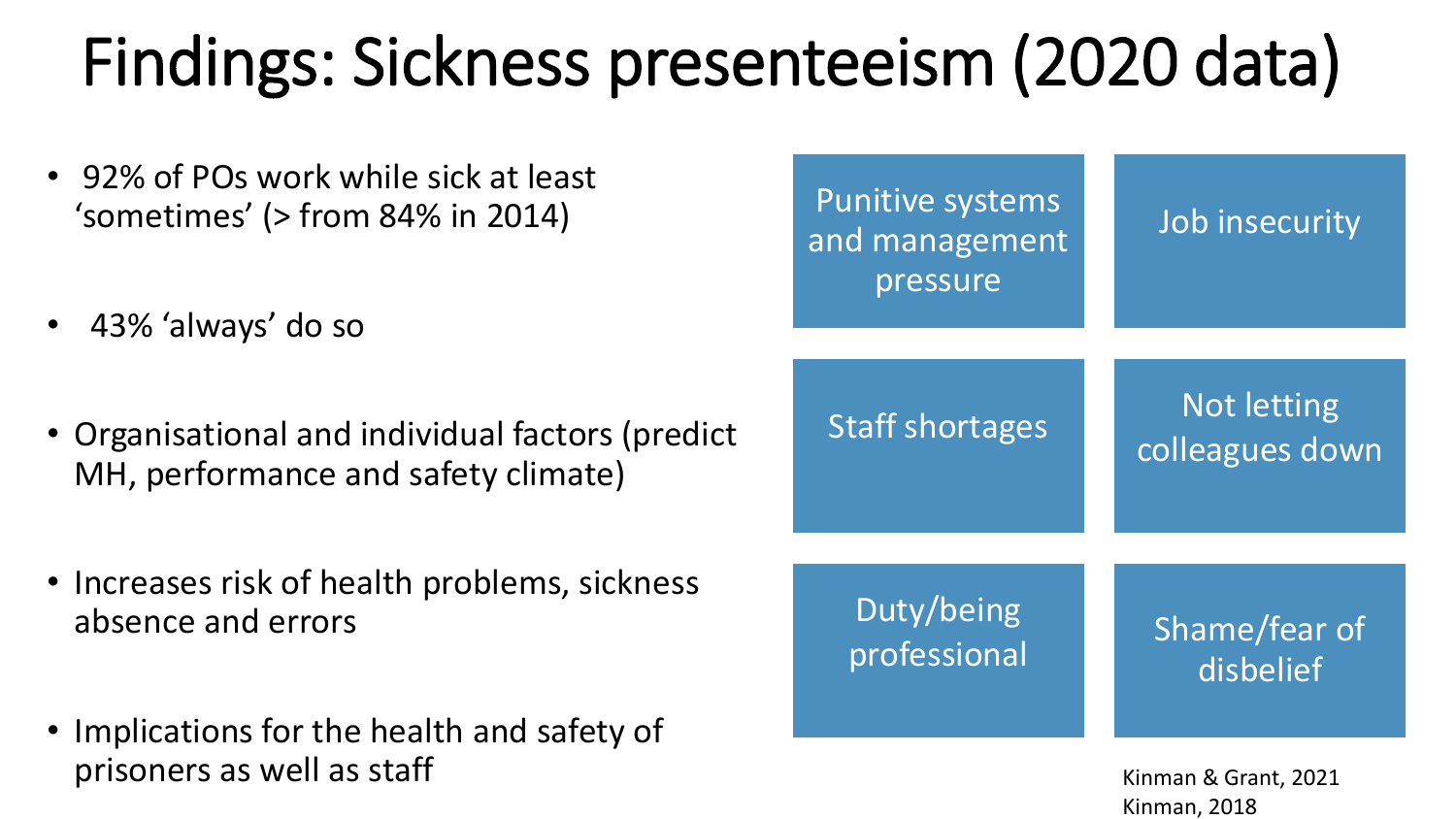## Key factors in supporting mental wellbeing

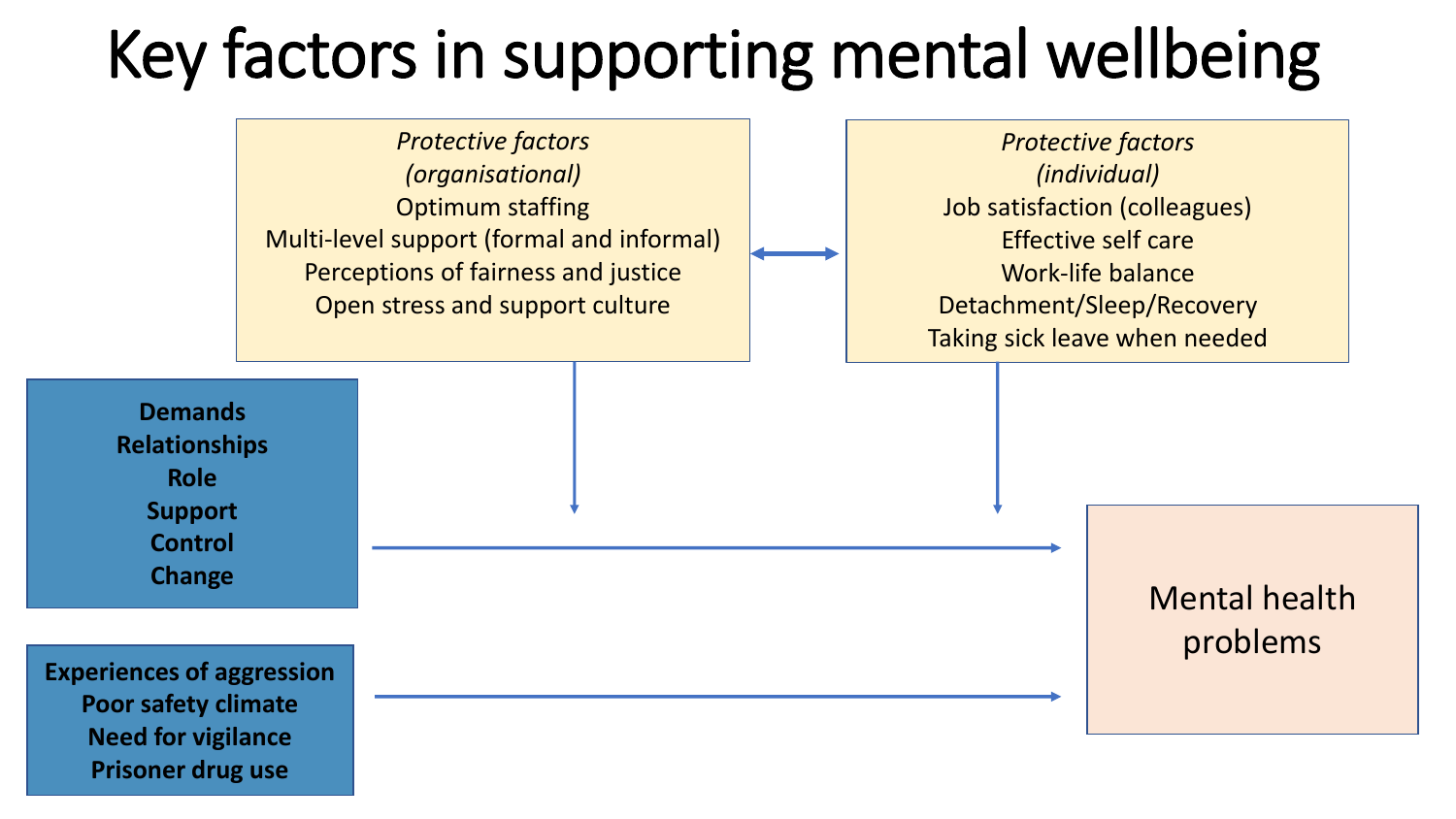## Priorities for change:

- **Adequate staffing levels** needed; recruitment and retention concerns
- **Enhanced support** and increased awareness of what is available
- **De-stigmatisation** of stress and mental health problems
- **Help for work-life balance**, reducing rumination and 'switching off'
- **Presenteeism:** awareness of long-term vs short-term operational imperatives
- **A need for multi-level interventions** not just individually-focused